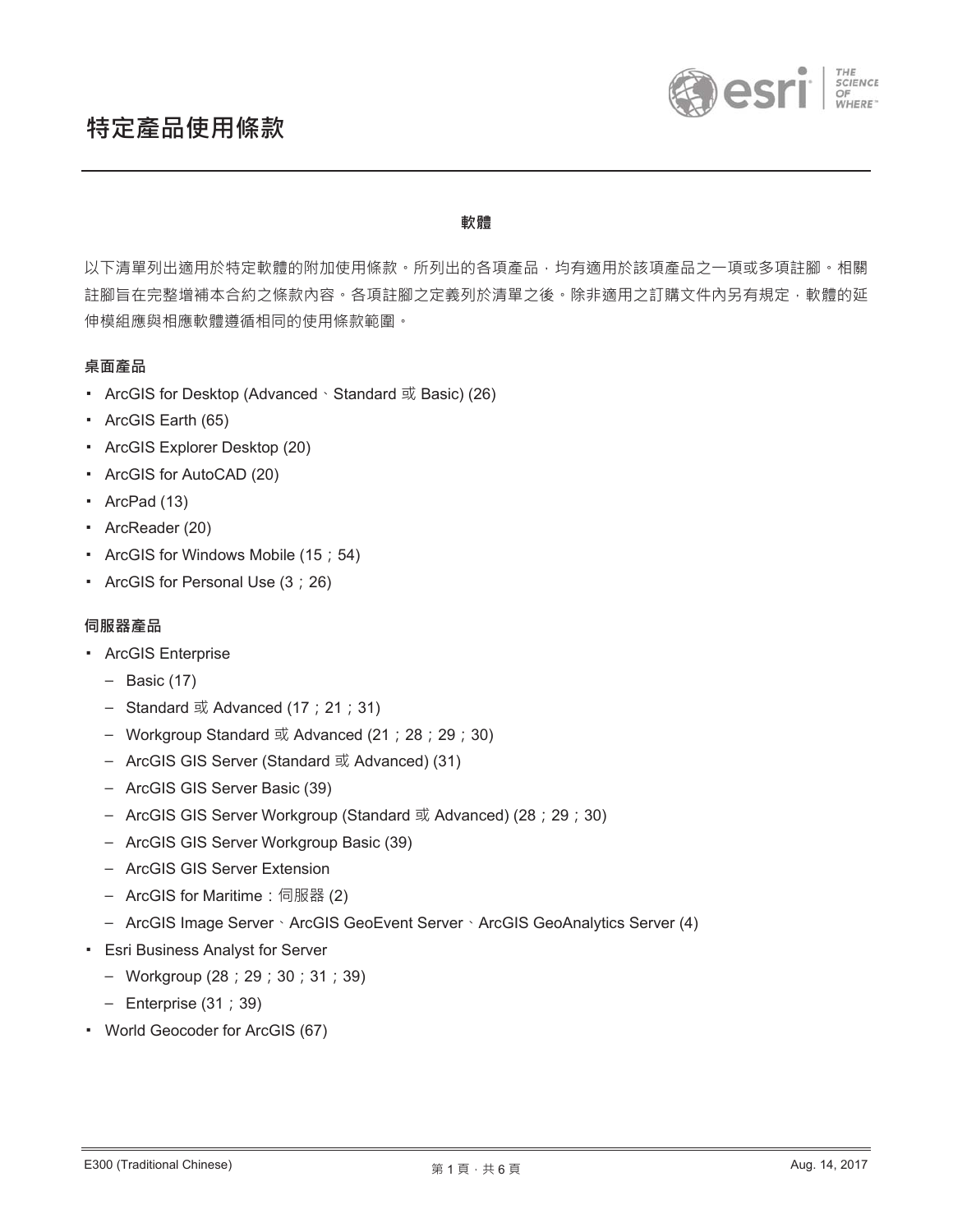# 開發人員工**具**

- AppStudio for ArcGIS Standard  $(11 \cdot 16 \cdot 19)$
- ArcGIS Runtime SDK for Android  $\cdot$  iOS  $\cdot$  Java  $\cdot$  macOS  $\cdot$  .NET  $\cdot$  Windows Phone)  $\cdot$  Qt  $\vec{x}$  WPF (16 ; 19)
- ArcGIS Runtime Basic Level for Android · iOS · Java · Mac OS X · Microsoft .NET Framework (Windows [桌面] · Windows Phone, Windows Store) · Qt 或 WPF (1)
- ArcGIS Runtime Basic Level Standard Level ` Advanced Level 和 Analysis Extension for Android ` iOS ` Java · Mac OS X · Microsoft .NET Framework (Windows [桌面] · Windows Phone · Windows Store) · Qt · 或 WPF (15 ; 18)
- ArcGIS Engine Developer Kit and Extensions (16  $\cdot$  19 ; 22  $\cdot$  26)
- ArcGIS Engine for Windows/Linux 與 Extensions (15、22、26)
- ArcGIS Web Mapping (包括 ArcGIS API for JavaScript/HTML5 · ArcGIS API for Flex · ArcGIS API for Microsoft Silverlight)  $(15; 16; 64; 66)$
- ArcGIS Developer Subscription (24 ; 26)
- **Esri File Geodatabase API (47)**

## **Mobile**

• Navigator for ArcGIS (14)

### 註腳:

- 1. 不得用於透過 Direct Connect 編輯 Enterprise Geodatabase ·
- 2. 不可用於導航。
- 3. 僅授權用於個人用途。
- 4. 若與 ArcGIS Enterprise Workgroup 搭配使用
	- 僅限於1部四核心伺服器。
	- 得安裝於分開的機器上。
- 5-10. 保留。
	- 11. 使用 AppStudio for ArcGIS Standard 建立的應用程式, 必須受到 ArcGIS Runtime Standard Level 之使用 條款約束。
	- 12. 保留。
	- 13. 授權為雙重使用授權。
	- 14. 得作為導航之用。
	- 15. 授權為部署授權。
	- 16. 客戶得使用 SDK 或 API 產生加值應用程式 · 並將這些應用程式散佈並授權予其一般使用者 · 允許其在非出 口法規所禁止的地點使用。
	- 17. 客戶不得轉散佈本產品提供的 Oracle JDBC Driver 或其產品文件。Oracle 是本合約的第三方受益人。
	- 18. 就獨立應用程式而言, 部署授權以每部電腦的每套應用程式為準。
	- 19. 授權不得用於開發網際網路或伺服器的加值應用程式。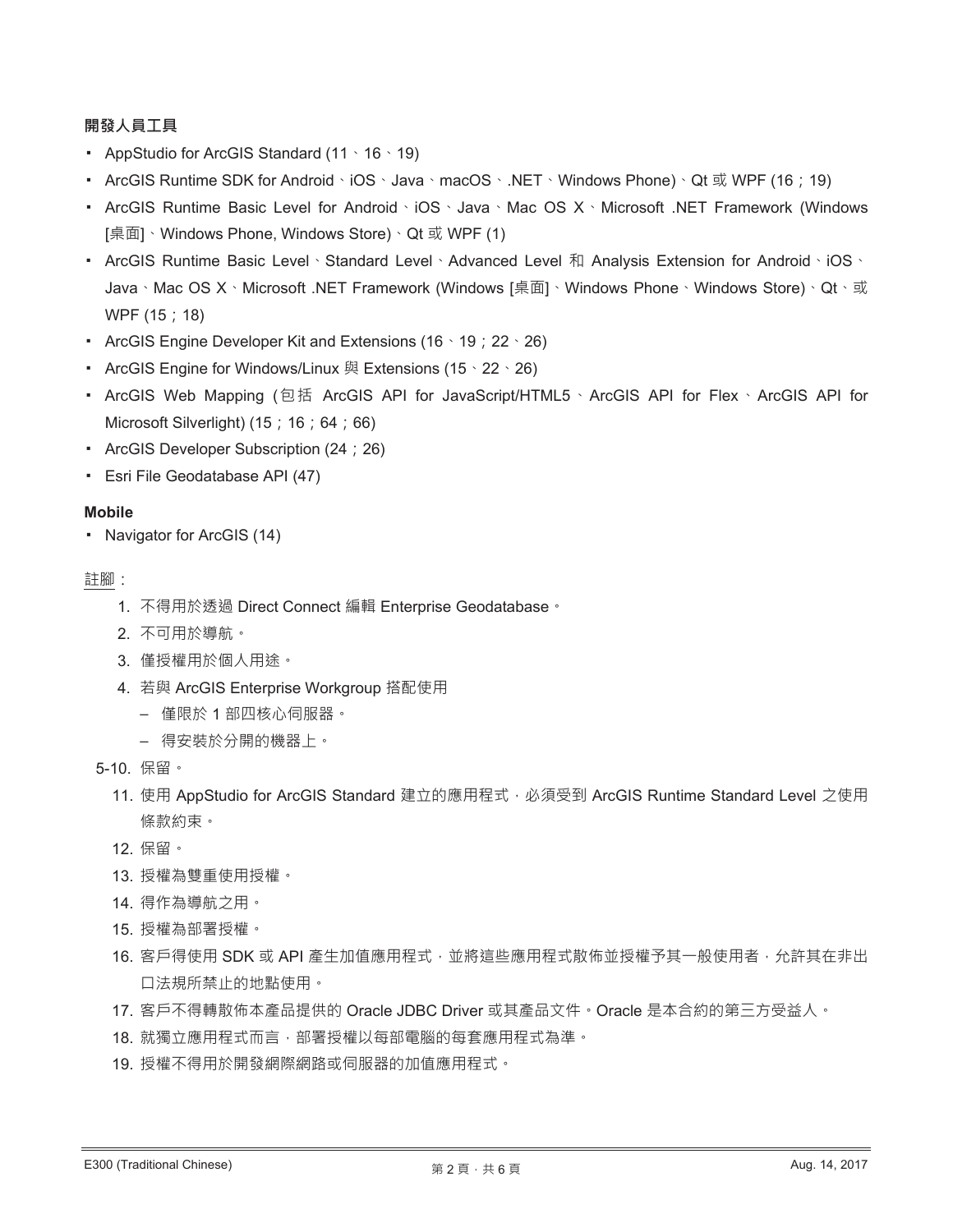20. 授權為轉散佈授權。

- 21. 客戶得建立加值應用程式,供客戶的指定使用者之用。客戶不得 (i) 將指定使用者憑證嵌入加值應用程式 中,或 (ii) 在加值應用程式中嵌入或使用應用程式登入憑證。客戶得允許 (a) 無須憑證即可公開存取至加值 應用程式,或(b)使用唯一、個別的指定使用者登入憑證存取。
- 22. a. 一般使用者必須在 ArcGIS Engine for Windows/Linux 軟體或其他 ArcGIS Desktop 軟體 (Basic、 Standard 或 Advanced) 取得授權 · 始有權在 1 部電腦上執行 ArcGIS Engine 應用程式; 及
	- b. ArcGIS Engine for Windows/Linux 延伸模組不得與 ArcGIS Desktop 軟體一起使用來執行 ArcGIS Engine 加值應用程式。每位使用者可以在 1 部電腦上安裝多支 ArcGIS Engine 加值應用程式‧但僅限 其使用。
- 23. 保留。
- 24. EDN 軟體僅限研究、開發、測試與示範原型加值應用程式以及建立地圖快取之用。客戶得將加值應用程式 及地圖快取合併使用於 ArcGIS Enterprise 預備伺服器授權及部署伺服器授權。軟體和資料得安裝在多部電 腦上供任何具備 Builder 或更長訂閱計畫之 ArcGIS Developer 訂閱者使用;其他所有軟體授權都屬於「單 一使用授權」。
- 25. 保留。
- 26. 地理資料庫的客戶資料限制為十 (10) GB。
- 27. 保留。
- 28. 非 ArcGIS Enterprise Workgroup 或 ArcGIS GIS Server Workgroup 應用程式的使用限制為每應用程式十 (10) 名同時一般使用者。本限制包括使用 ArcGIS Desktop 軟體、ArcGIS Engine 軟體以及與任何 ArcGIS Enterprise Workgroup 或 ArcGIS GIS Server Workgroup 地理資料庫直接連線的第三方應用程式。Web 應 用程式的連線數量不設限制。
- 29. 本軟體需要配合支援的 SQL Server Express 版本使用。支援版本會在 Esri 網站上與產品的系統需求一併 列出。
- 30. 客戶資料的使用限制為最大 10 GB。
- 31. 包含一份容錯授權。
- 32. 保留。
- 33-38. 保留。
	- 39. ArcGIS for Server 隨附之所有編輯功能均不容許與 ArcGIS GIS Server Basic 和 ArcGIS GIS Server Workgroup Basic 配合使用。
- 40-46. 保留。

47. 客戶得開發使用 Esri File Geodatabase API 的加值應用程式,並將其散佈予客戶的一般使用者。

- 48-53. 保留。
	- 54. ArcGIS for Windows Mobile Deployments 授權可與 ArcGIS Enterprise (Advanced 或 Standard) · ArcGIS Enterprise Workgroup (Advanced) · ArcGIS Desktop (Advanced · Standard · Basic) 及 ArcGIS Engine 加 值應用程式搭配使用。
- 55-63. 保留。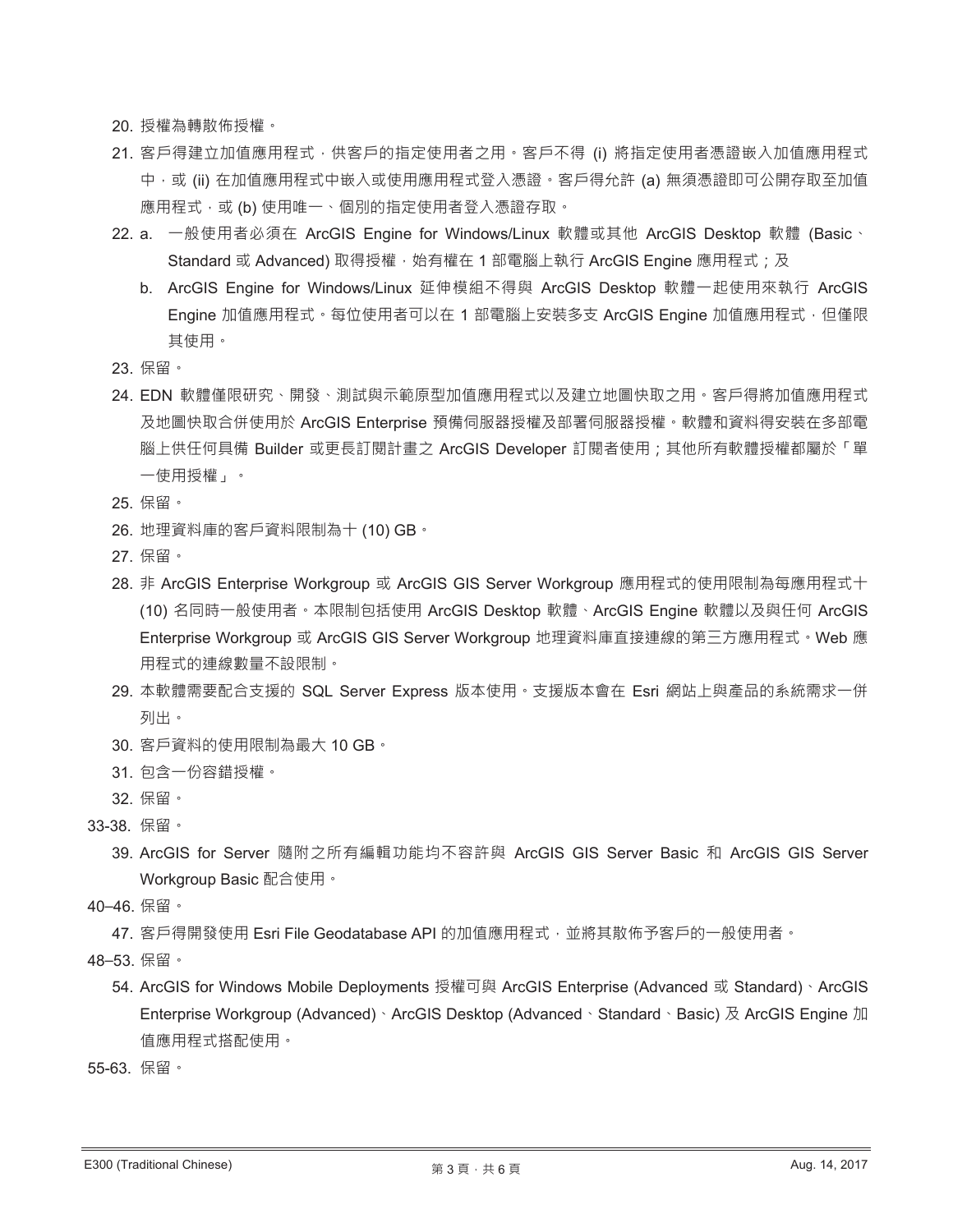- 64. 加值應用程式若要部署到網路•必須搭配使用其他 Esri 產品•加值應用程式也可應用第三方技術•但仍須 搭配使用其他 Esri 產品。
- 65. 僅得與其他 Esri 產品配合使用。ArcGIS Earth 也可應用第三方技術,但仍須搭配使用其他 Esri 產品。
- 66. 桌面應用程式的授權方式是每個機構一個授權。對此授權而言, 機構相當於主要註冊的唯一網域識別碼。 網域是在網域名稱註冊機構處註冊的網際網路網域名稱。例如,在 example.com 中, example.com 是註冊 的唯一網域識別碼。同樣地, 在 example.com.xx 中, 其中 xx 是註冊的國家/地區代碼, example 是註冊的 唯一網域識別碼。桌面應用程式可由機構中擁有主要已註冊的唯一網域識別碼的任何員工使用。在機構內 部建立和部署的應用程式沒有數量限制。
- 67. 每年訂閱不得超過 250,000,000 筆地理編碼。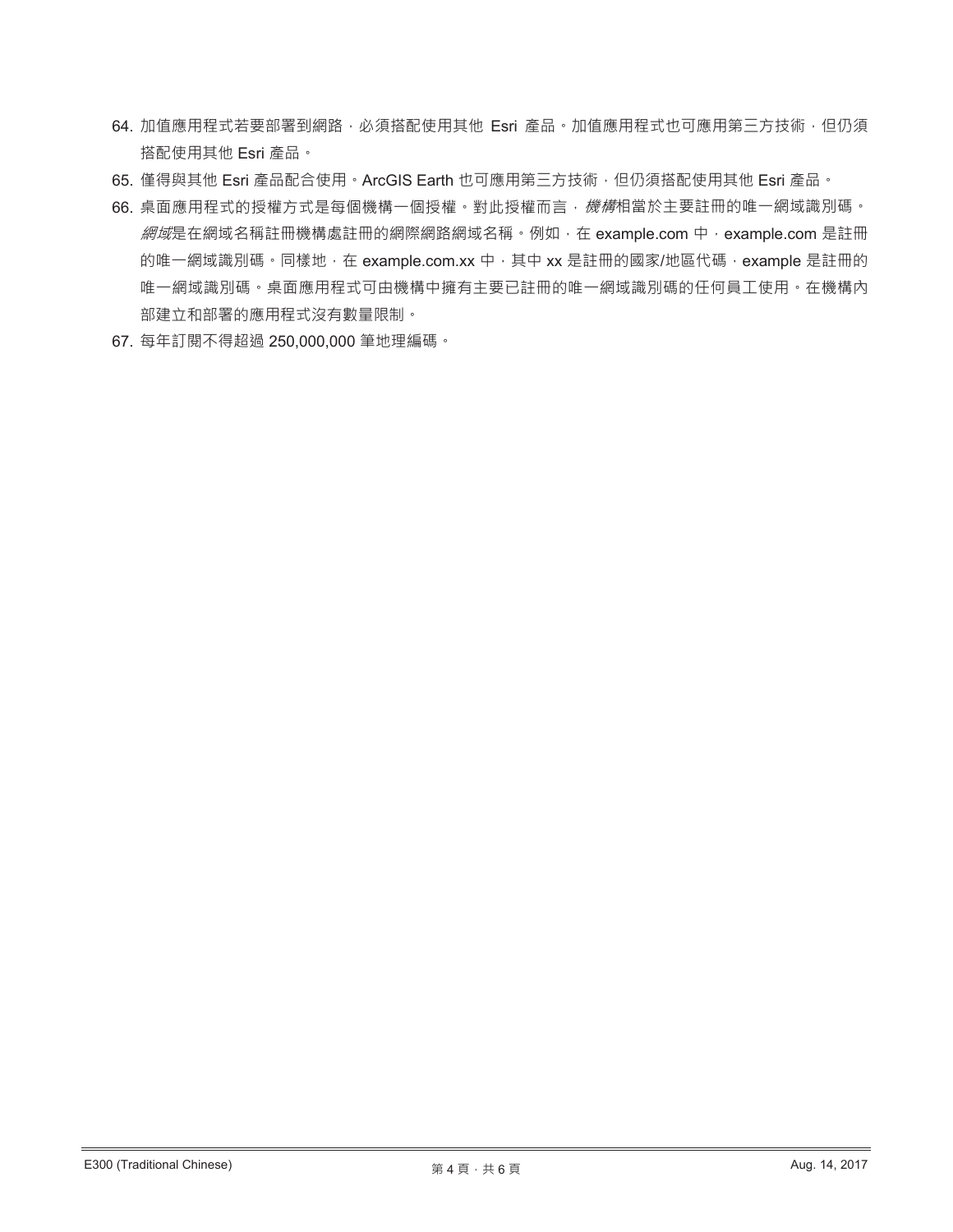### **ONLINE SERVICES**

以下清單列出適用於特定 Online Services 的附加使用條款。所列出的各項產品,均有適用於該項產品之一項或多 項註腳。各項註腳之定義列於清單之後。除非適用之訂購文件內另有規定,軟體的延伸模組應與相應軟體遵循相同 的使用條款範圍。

- ArcGIS Online 開發部署訂閱可透過多種銷售計畫取得:
	- 商務零售、企業合約及政府計畫
		- + 免費訂閱 (1 ; 9 ; 10 ; 13 ; 16)
		- + 付費訂閱 (1 ; 9 ; 10 ; 11 ; 13)
	- 教育計畫 (免費或付費訂閱) (1 ; 3 ; 4 ; 5 ; 6 ; 9 ; 10 ; 13 ; 16)
	- NGO/NPO、新聞/媒體計畫 (免費或付費訂閱) (1 ; 3 ; 4 ; 5 ; 6 ; 9 ; 10 ; 13 ; 16)
- ArcGIS Online 訂閱可透過多種銷售計畫取得:
	- 商務零售、EA 及政府計畫 (1; 2; 3; 11; 12; 14; 17)
	- 教育計畫 (1 ; 2 ; 14 ; 16 ; 17)
	- 非營利計畫 (1 ; 2 ; 14 ; 16 ; 17)
- Public Plan
	- 商務零售;企業合約;政府;NGO/NPO;新聞/媒體計畫 (1;4;5;6;7;9;10;15;16)
	- 教育計畫(1;4;5;6;7;9;10;15;16)
- 註腳:
- 1. 客戶不得在沒有 ArcGIS Online 訂閱的情況下,儲存 World Geocoding Service 產生的地理編碼結果。客戶透 過 Infographics Service 所存取的資料只可供顯示之用,且不得透過此服務儲存任何可供存取的資料。
- 2. 得基於客戶組織的業務用途使用。
- 3. 得基於客戶組織的開發與測試用途使用。
- 4. 得基於教學用途於教育組織內使用。
- 5. 得基於客戶合格 NGO/NPO 組織利益之用途使用。
- 6. 得基於新聞或媒體組織利益之用途使用。
- 7. 得作個人用涂。
- 8 保留。
- 9. 客戶得允許第三方使用加值應用程式,惟只能使用共用工具予以公開共用。客戶不得利用此訂閱,將加值應用 程式用於自身的業務用途,但若客戶為僅將加值應用程式用於教學目的教育機構、合格之 NGO/NPO 組織或是 新聞/媒體組織, 則本項限制不適用。
- 10. 客戶不得建立私人群組或參與任何私人群組。
- 11. 客戶可製作提供予第三方之付費加值應用程式。
- 12. 客戶得利用此訂閱建立或參與私人群組。
- 13. 每項訂閱搭配客戶的訂閱下, 每月僅得使用 1,000,000 次地理搜尋交易, 交易包括底圖資料和地理編碼搜尋交 易。一筆地理編碼搜尋交易等同於一處地址或地點。若以任何方式儲存結果,如批次地理編碼處理,該儲存結 果不列入交易限制内。然該次儲存仍需要服務點數。